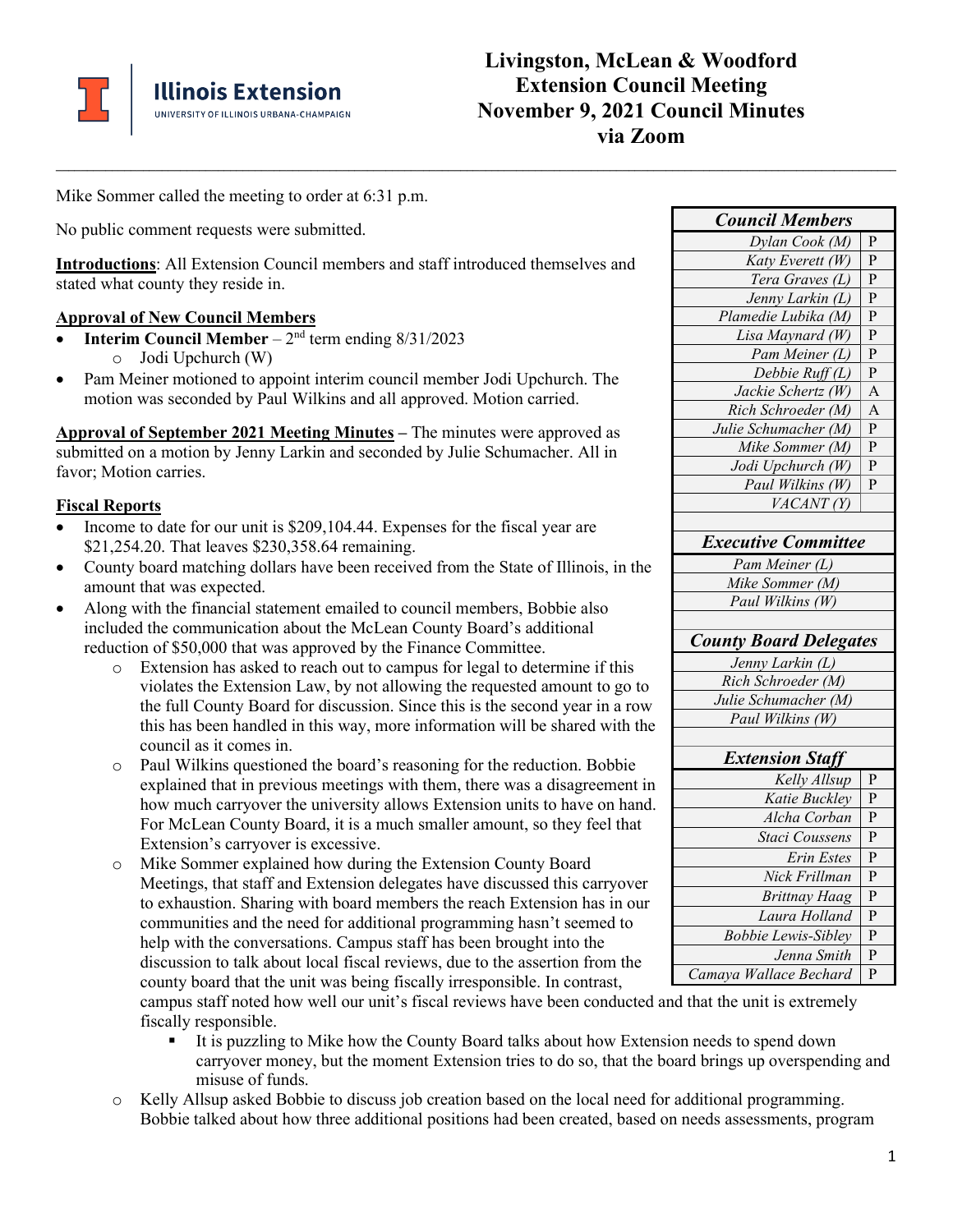

requests, and the overall need for more staff to fill and plan those programming needs. These positions included a Consumer Economics Program Coordinator and a second Publicity and Promotion Program Coordinator. The unit's SNAP-Ed needs have increased and a second Community Worker in McLean County has been approved and will be posted again soon, although the SNAP positions are paid using federal funding, so these are not considered in our unit budget.

o Mike Sommer talked about how Extension's levy request was just a fraction of the approved limit for how much could be appropriated to Extension. Bobbie shared that McLean County can request up to .05 cents per dollar, but have only ever requested .01-.02 cents per dollar of taxpayer funding.

**\_\_\_\_\_\_\_\_\_\_\_\_\_\_\_\_\_\_\_\_\_\_\_\_\_\_\_\_\_\_\_\_\_\_\_\_\_\_\_\_\_\_\_\_\_\_\_\_\_\_\_\_\_\_\_\_\_\_\_\_\_\_\_\_\_\_\_\_\_\_\_\_\_\_\_\_\_\_\_\_\_\_\_\_\_\_\_\_\_\_\_\_\_\_\_\_\_\_\_\_\_\_\_\_\_\_\_\_\_\_\_\_\_\_\_\_\_\_\_\_\_\_\_\_\_\_\_\_\_\_\_\_\_\_\_**

- o One of the council members asked if there was a process to appeal the County Board budget for the McLean levy. Due to the timing of the notification of funding reduction, there was no time for a request to be made to come before the board to discuss this.
- o Dylan Cook asked if this problem was just with McLean County Board or if Livingston and Woodford ever had these types of reductions. Bobbie explained that Livingston has never been a problem and that they typically grant the levy amount as requested. With Woodford, there have been times when the County Board has asked for a reduction, and also times when Extension has asked for a reduction. They have asked to meet to discuss, so the Educators and Extension Council members have been brought in to fulfill those discussion needs. It's typically a question/answer session and very open conversation. No major changes in levy amount have been done in Woodford, but fluctuation occasionally is understood.
- o Tera Graves asked about the levy request process. As a new council member, she was unaware of how the levy requests were handled. Bobbie explained the request process to the Council and noted that any council member who would like to discuss the budget in more detail and clarify any information, she would be willing to meet with them. Any ideas for the McLean County Extension Board meeting talking points are welcomed.
- McLean County Extension Service Foundation has settled on an acceptable purchase amount between them and the owner of the Unity Community Center building. After some counteroffer discussions, a bid was accepted. Plans to close on the building are set for the end of January 2022.
	- o This purchase by the foundation will reduce Extension's Unity rent payments from \$77,000 per year (to the current owner) to \$36,000 per year (paid to the Foundation). This is a savings of \$41,000 per year!

# **Business Items**

## **Staffing Update**

- o Ag & Natural Resources Program Coordinator hired Kayla Green
- o Consumer Economics Program Coordinator (new position) transferred Ally McGuire
- o Publicity & Promotion Program Coordinator (new position) hired Aleigha Alexander
- o 4-H Program Coordinator transferred Sky Holland
- o SNAP-Ed Community Worker (new position) reposting soon
- Due to the two transfers from Unity Community Center, we will be seeking more staff for that location. More information on this will be coming soon.

# **Civil Rights Compliance**

- Unit 12 is scheduled for a Civil Rights Compliance Audit in 2022.
- The staff has done a great job of addressing diversity and providing programming for diverse and underserved populations.
- Every Monday during November, unit staff will be completing the Navigating Differences training.
- Bobbie Lewis-Sibley and local volunteer Linda Faye White are part of the state 4-H DEI Initiative.
- Mike Sommer asked if there has been an issue with this unit's Civil Rights Compliance reviews in the past. Bobbie noted that in a previous review that it was noted that our reach was missing the Asian Population. She doesn't see any concern for future reviews.